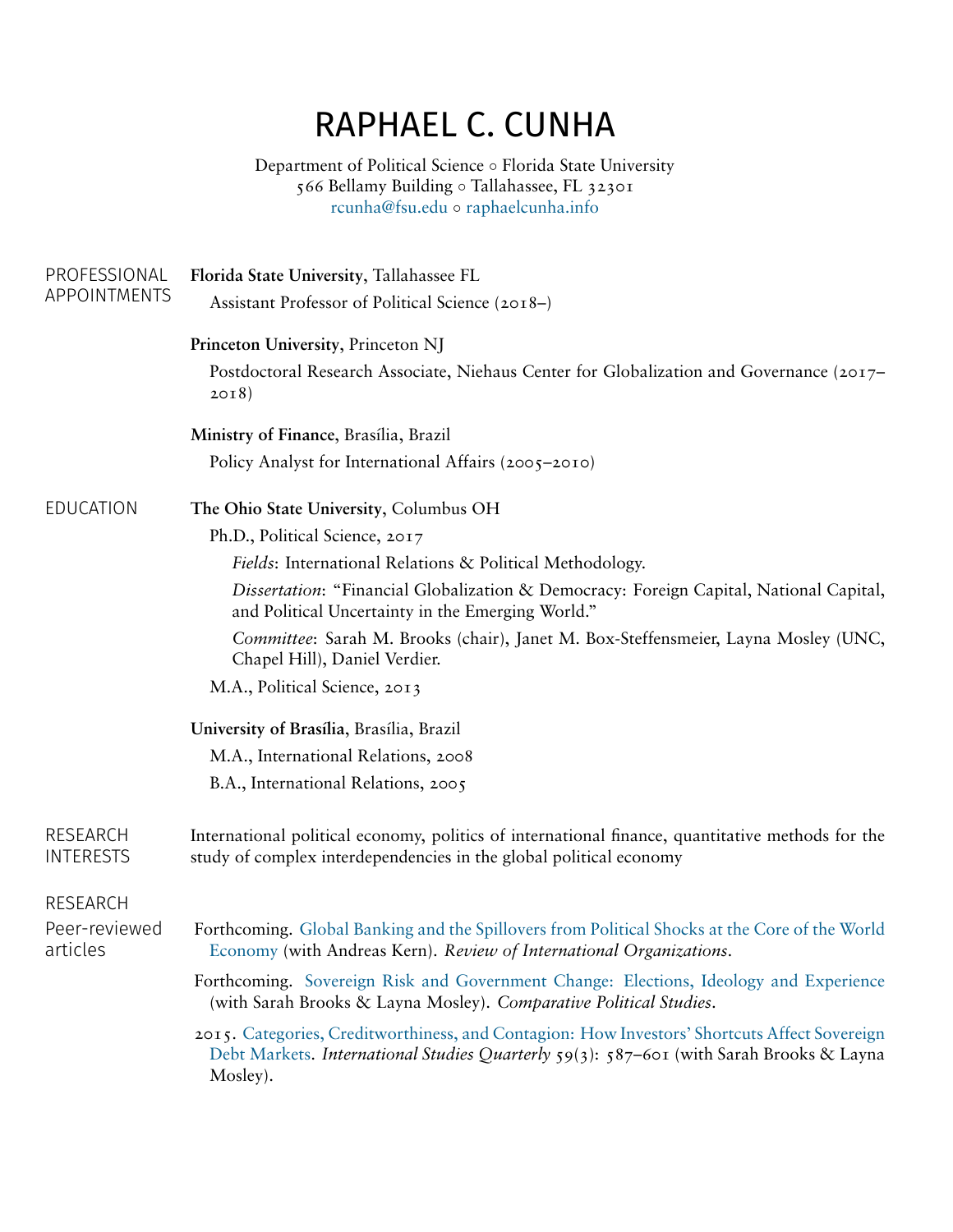|                              | 2015. Survival Analysis of Faculty Retention and Promotion in the Social Sciences by Gender.<br>PLoS ONE 10(11): e0143093 (with Janet Box-Steffensmeier et al.).                                                                                                             |
|------------------------------|------------------------------------------------------------------------------------------------------------------------------------------------------------------------------------------------------------------------------------------------------------------------------|
|                              | 2015. Negociações Comerciais em uma Economia Fechada: O Brasil e o Comércio de Serviços<br>na Rodada Uruguai [Trade Negotiations in a Closed Economy: Brazil and Trade in Services<br>in the Uruguay Round]. Revista Brasileira de Política Internacional $\{8(1): 142-163.$ |
|                              | 2011. As Relações Econômicas Internacionais do Governo Geisel (1974–1979) [The Interna-<br>tional Economic Relations of the Geisel Administration (1974–1979)]. Revista Brasileira de<br>Política Internacional $54(2)$ : 46–69 (with Rogério Farias).                       |
|                              | 2009. Preferências Domésticas e Instituições do Processo Decisório em Política Econômica<br>Externa [Domestic Preferences and Institutions in Foreign Economic Policymaking]. Dados<br>$52(4): 87I - 9I0.$                                                                   |
| Editor-reviewed<br>articles  | 2005. Generalized System of Preferences in General Agreement on Tariffs and Trade/World<br>Trade Organization: Historical Background and Current Issues. Journal of World Trade<br>39(4): 637–670 (with Norma B. dos Santos & Rogério Farias).                               |
| <b>OTHER</b><br>PUBLICATIONS | 2008. Review of Complexity in World Politics: Concepts and Methods of a New Paradigm, by<br>Neil E. Harrison. Political Studies Review 6(1): 119.                                                                                                                            |
|                              | 2006. Review of The Limits of Protectionism: Building Coalitions for Free Trade, by Michael<br>Lusztig. Political Studies Review $4(1)$ : 105–106.                                                                                                                           |
|                              | 2006. Review of In Defense of Globalization, by Jagdish Bhagwati. Political Studies Review<br>$4(1): 98-99.$                                                                                                                                                                 |
|                              | 2004. Review of Free Trade Today, by Jagdish Bhagwati. Political Studies Review $2(3)$ : 427–<br>428.                                                                                                                                                                        |
| CONFERENCE<br>PRESENTATIONS  | "Financial Globalization and the Political Contributions of Firms."                                                                                                                                                                                                          |
|                              | 2021. International Studies Association, Virtual<br>2019. American Political Science Association, Washington DC<br>2019. International Political Economy Society, San Diego CA                                                                                               |
|                              | "US Political Shocks, Global Banks, and International Financial Markets: Evidence from the<br>2016 Presidential Election." (with Andreas Kern)                                                                                                                               |
|                              | 2018. International Studies Association, San Francisco CA<br>2017. American Political Science Association, San Francisco CA<br>2017. International Political Economy Society, Austin TX                                                                                      |
|                              | "How do Sovereign Debt Investors React to Political Events in Emerging Market Countries?"<br>(with Sarah Brooks & Layna Mosley)                                                                                                                                              |
|                              | 2016. American Political Science Association, Philadelphia PA<br>2017. International Political Economy Society, Austin TX                                                                                                                                                    |
|                              | "Financial Globalization, Political Uncertainty, and Volatility in Emerging Markets."                                                                                                                                                                                        |
|                              | 2016. Midwest Political Science Association, Chicago IL                                                                                                                                                                                                                      |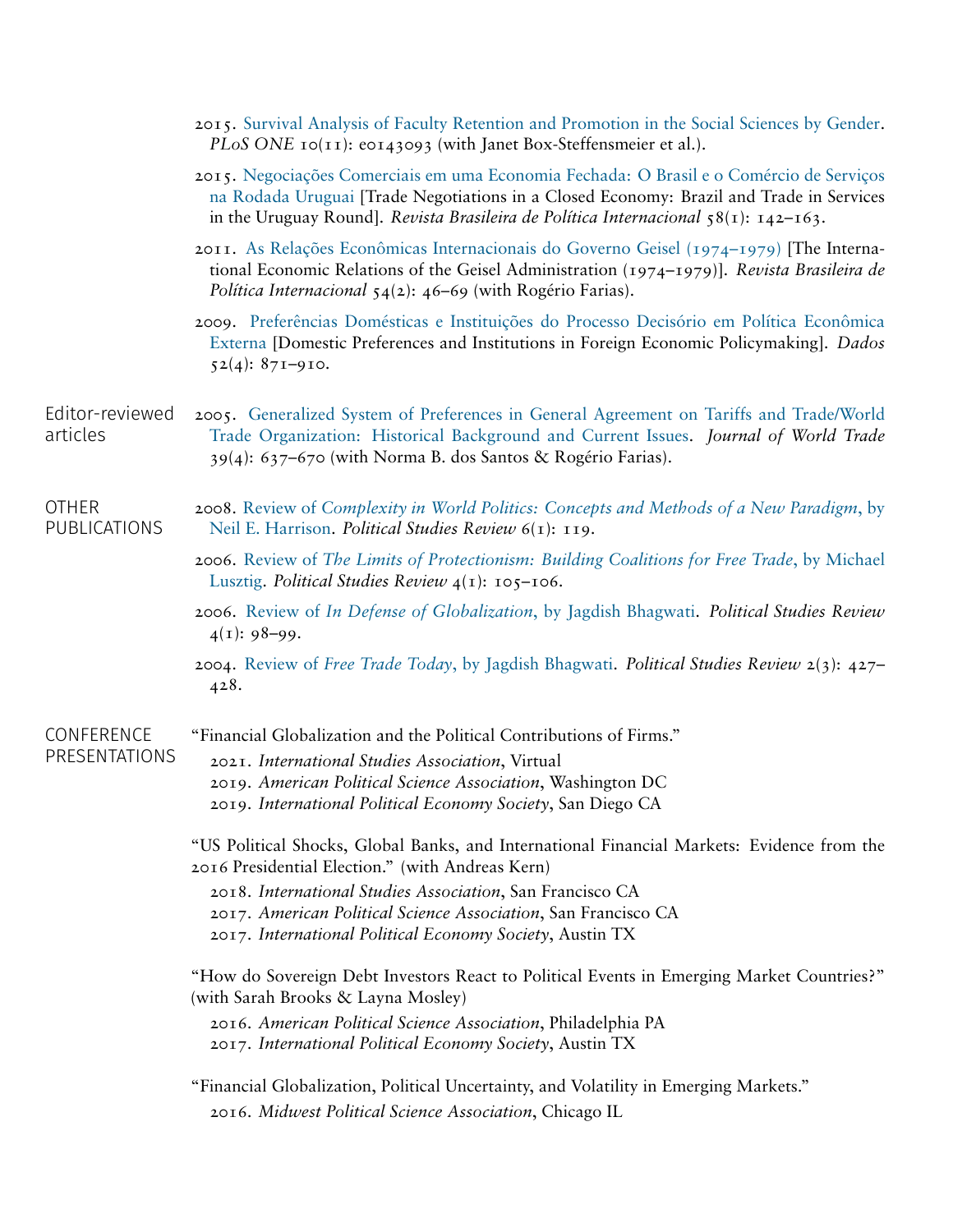2016. *International Studies Association*, Atlanta GA

"Financial Globalization & Democracy: Political Risk, Information Asymmetry, and Contagion from Domestic to International Investors in Emerging Markets."

2015. *International Political Economy Society*, Stanford CA 2015. *American Political Science Association*, San Francisco CA

"Who's Fickle? An Event Study of Foreign and Domestic Investor Reactions to Elections in Emerging Markets."

2015. *Adam Smith Colloquium*, George Mason University, Fairfax VA 2015. *Midwest Political Science Association*, Chicago IL

"Categories, Creditworthiness, and Contagion: How Investors' Shortcuts Affect Sovereign Debt Markets." (with Sarah Brooks & Layna Mosley)

2013. *International Political Economy Society*, Claremont CA 2013. *American Political Science Association*, Chicago IL

"Making Commitments Credible: Power Asymmetry and Delegation in Regional Integration Agreements."

2013. *Midwest Political Science Association*, Chicago IL

"Categories, Creditworthiness and Contagion: A Survey Experiment on Professional Investors' Decision-Making Strategies." (with Sarah Brooks & Layna Mosley) 2012. *Field Experiments in International Relations*, Park City UT

"Domestic Preferences and the Institutional Aspects of Foreign Economic Policy Decision-Making." 2007. *Brazilian Association of International Relations*, Brasília, Brazil

| ADDITIONAL<br>TRAINING | <b>ICPSR Summer Program, University of Michigan, Ann Arbor MI</b><br>Causal Inference, Advanced Network Analysis | 20I3             |
|------------------------|------------------------------------------------------------------------------------------------------------------|------------------|
|                        | Network Analysis Workshop, Political Networks Conference, Bloomington IN                                         | 20I3             |
|                        | <b>ICPSR Summer Program, University of Michigan, Ann Arbor MI</b>                                                | 20I <sub>I</sub> |
|                        | Advanced Maximum Likelihood Estimation, Game Theory                                                              |                  |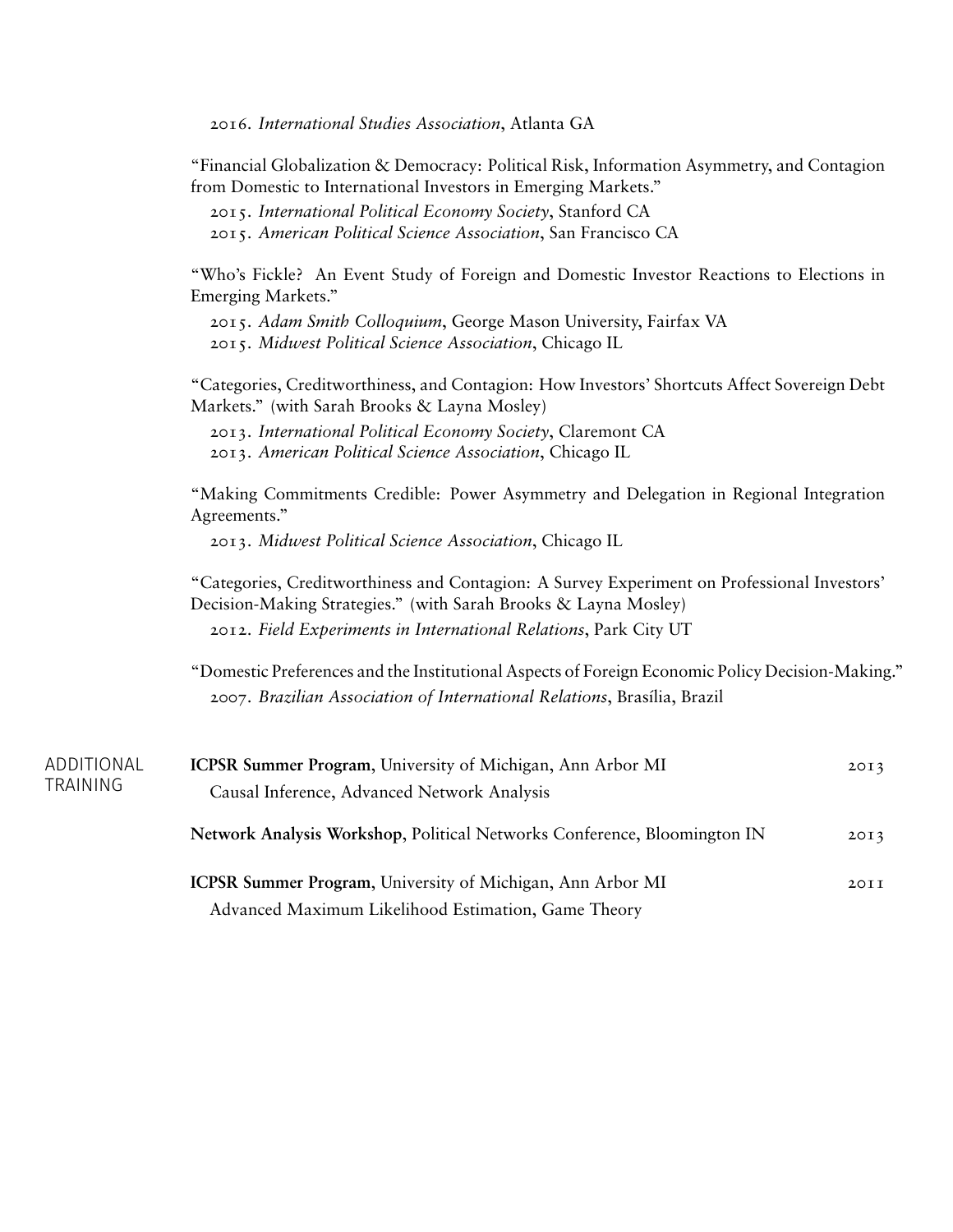## GRANTS & AWARDS

| External | Postdoctoral Research Fellowship, Niehaus Center for Globalization and<br>Governance, Princeton University                  | $2017 - 2018$ |
|----------|-----------------------------------------------------------------------------------------------------------------------------|---------------|
|          | Dissertation Fellowship, CAPES Foundation/Ministry of Education, Brazil                                                     | $2015 - 2016$ |
|          | IHS Research Grant, Institute for Humane Studies, George Mason University                                                   | 2015          |
|          | IHS Ph.D. Scholarship, Institute for Humane Studies, George Mason University                                                | 2015          |
|          | Conference Travel Grant, Mercatus Center, George Mason University                                                           | 2015          |
|          | Adam Smith Fellow, Mercatus Center, George Mason University                                                                 | $2014 - 2015$ |
|          | Conference Travel Grant, Political Networks Conference, APSA/NSF                                                            | 2013          |
|          | Four-Year Doctoral Fellowship (declined), Fulbright Commission/Ministry<br>of Education, Brazil                             | 2010          |
| Internal | COFRS Research Grant, Florida State University                                                                              | 2020          |
|          | Robert B. Bradley Library Research Grant, Florida State University                                                          | 2019          |
|          | First-Year Assistant Professor Grant (FYAP), Florida State University                                                       | 2019          |
|          | Jacobina Aman Award for Best Paper in Comparative Politics, Department of<br>Political Science, The Ohio State University   | 2016          |
|          | Research Grant, Department of Political Science, The Ohio State University                                                  | 2015          |
|          | Alumni Grant for Graduate Research and Scholarship (AGGRS), Graduate<br>School, The Ohio State University                   | 2015          |
|          | Senior Fellow, Program in Statistics and Methodology (PRISM), Department<br>of Political Science, The Ohio State University | $2013 - 2014$ |
|          | Tuition Grant for ICPSR Summer Program, Department of Political Science,<br>The Ohio State University                       | 2013          |
|          | Jacobina Aman Award for Best Class Paper, Department of Political Science,<br>The Ohio State University                     | 20I2          |
|          | Francis Aumann Grant for ICPSR Summer Program Tuition, Department of<br>Political Science, The Ohio State University        | 2011          |
|          | College of Social and Behavioral Sciences (SBS) Fellowship, The Ohio<br><b>State University</b>                             | 2010-2014     |
|          | University Fellowship, Graduate School, The Ohio State University                                                           | 2010          |
|          | Fellow, Program of Tutorial Education, University of Brasília/Ministry of<br>Education, Brazil                              | $2002 - 2005$ |
| TEACHING | <b>Florida State University</b>                                                                                             |               |

International Political Economy (Graduate)